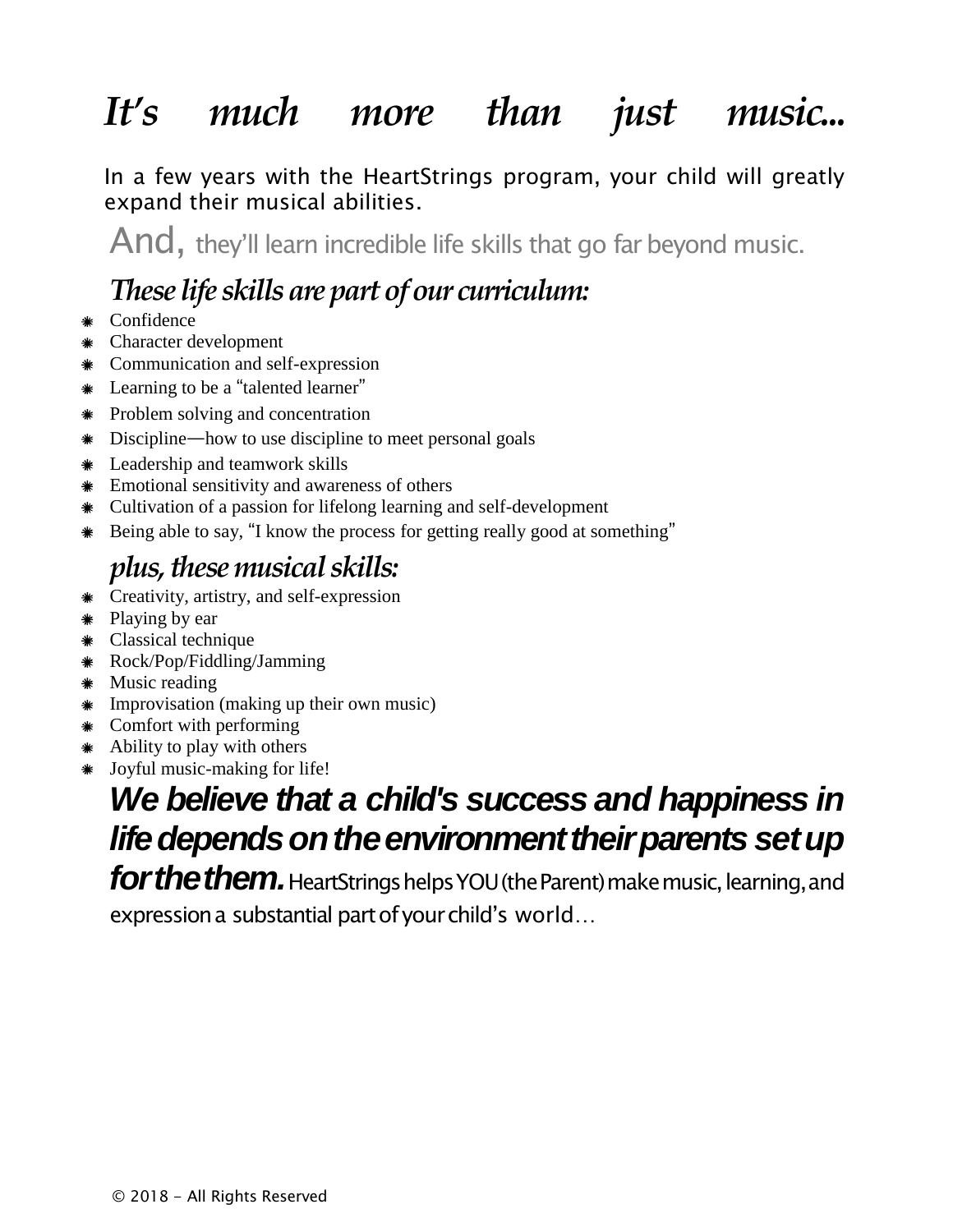# HeartStrings Academy Info and Policies 2018-2019

Contents:

- 1. Parent Involvement and Responsibilities
- 2. Individual Lesson Procedures
- 3. Jam Parties and Performances
- 4.Missed Lesson and Missed Group Event Policies
- 5.Registration, Tuition, Contact Info, Locations, Photo & Recording Policy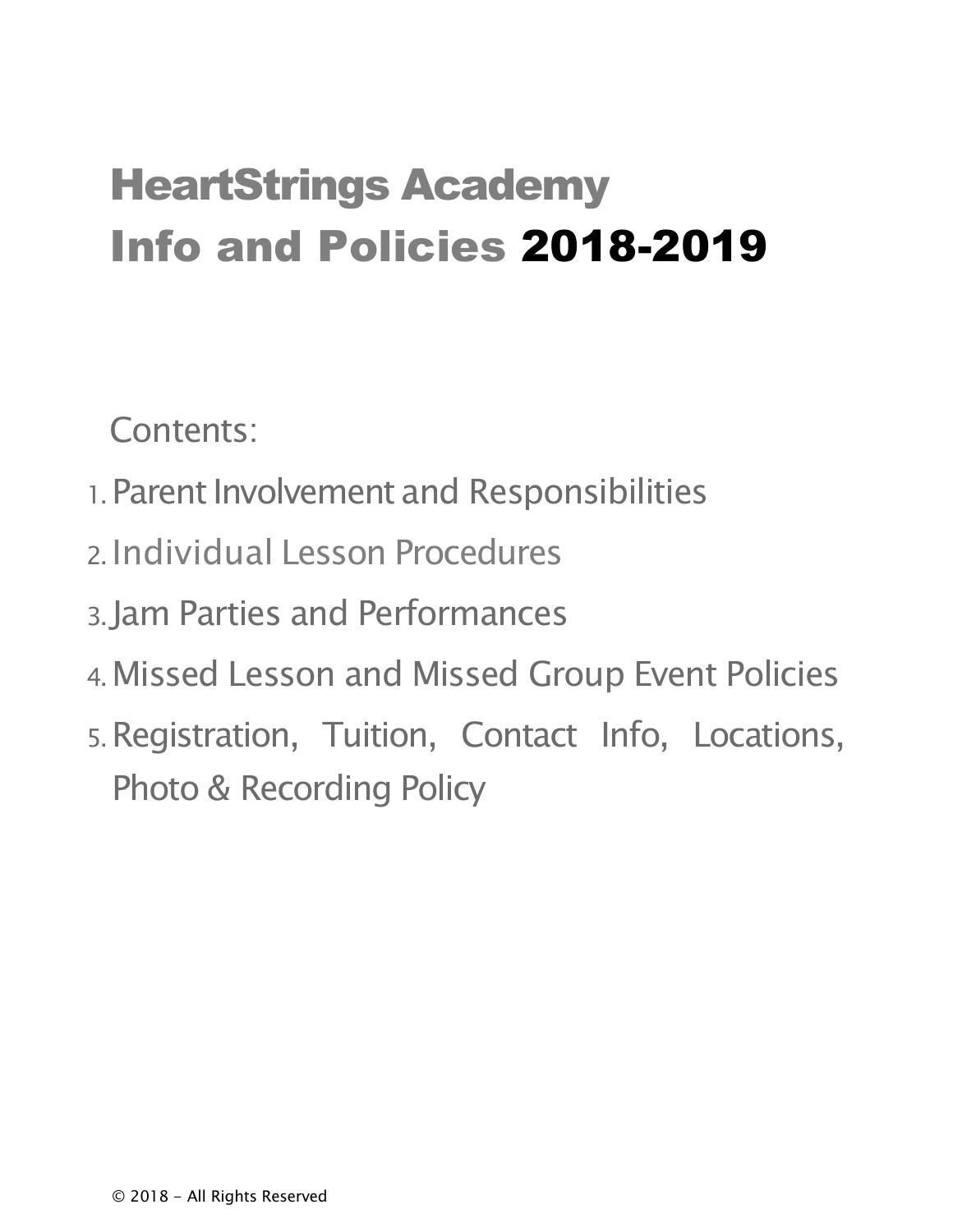- 1. Parent Involvement andResponsibilities:
	- Home Environment
	- Home Practice
	- Lesson Attendance

The home environment you set up is a key factor in your child's progress. We'll show you how to set up a rich musical home environment, and how to achieve daily, joyful practice with your child.

- \* Parents attend all lessons for students who are not yet independent learners. (Children can become independent learners at any age—on average, around age 12.
- The parent is the lesson note-taker and home practice assistant.
- A portion of each lesson may be dedicated to coaching the parent on their home responsibilities.
- For children below age 6, attention span often only allows for a short lesson—in this case, much of the lesson may be dedicated to the parent.
- An occasional lesson may be used as a parent/teacher conference without the child. Parents often find that these are incredibly valuable. Some or all of your "floating lessons" may be used for this purpose.

#### You, the parent, support your child by providing the following:

- DAILY & JOYFUL practice with your child. Yes. You practice together. It may not always feel easy to achieve the "daily" part, or the "joyful" part, but "daily and joyful" is actually even more important than advancement in repertoire! Ironically, if you succeed in finding daily, joyful practice, the achievements will come. So how do you find Daily and Joyful practice? Your teacher will dedicate a few minutes of every lesson to coaching you on how to achieve daily, happy practice with your child.
- Scheduling a regular, daily, IDEAL time to practice (how long? 5-30 mins at first, and then: as-long-as-your-lesson). It's much easier to get kids to practice if it becomes a daily expected habit. HeartStrings requires our students/parents to practice daily together on the assignments given in the lesson. However, joyful practice trumps even the teacher's assignments, so be creative about making it joyful, and let your teacher know if you didn't get to all of the assignments in order to have a lot of fun. Also, take one day off per week to rest!
- © 2018 All Rights Reserved Providing a comfortable, well-lit, place to practice that's inspiring and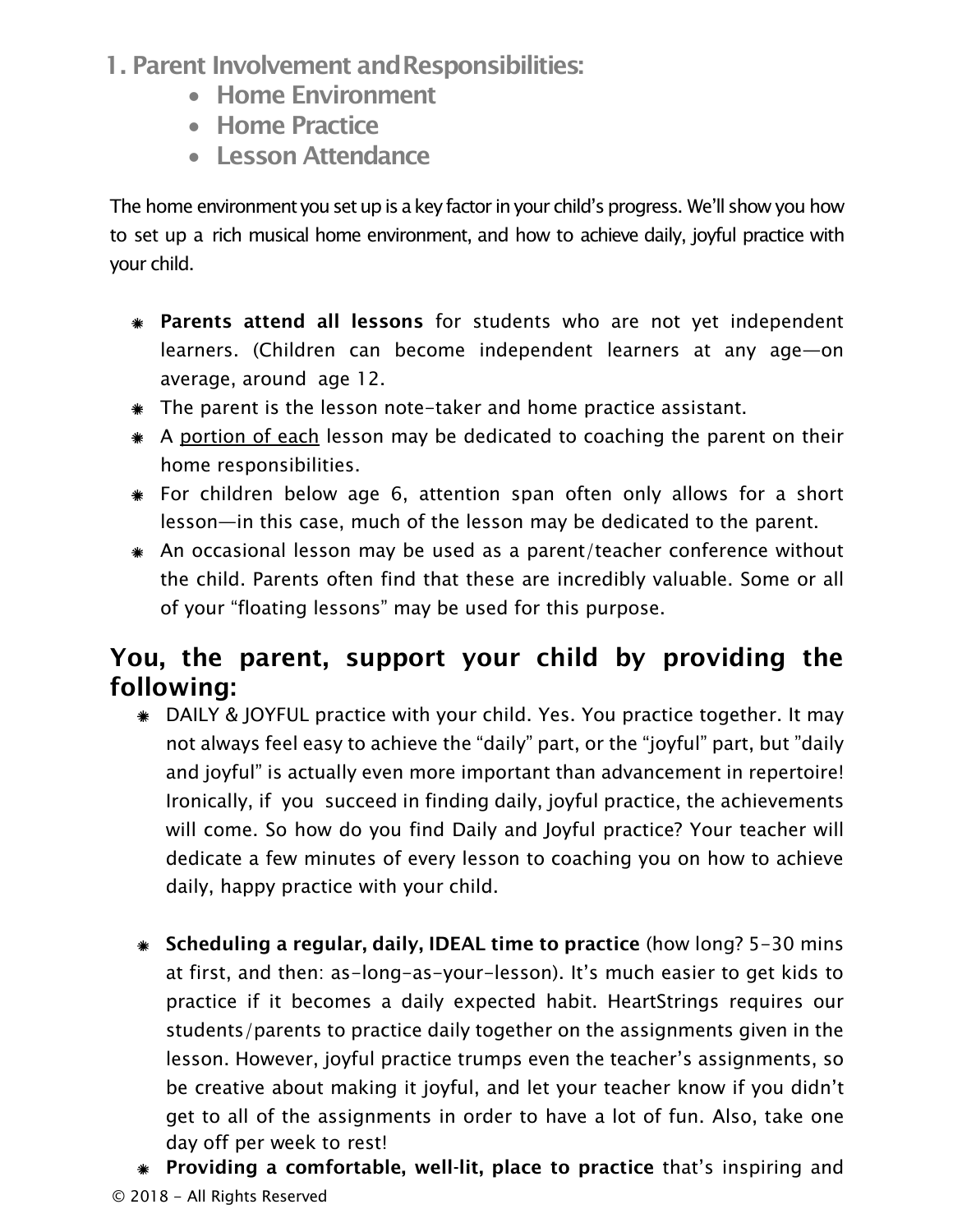free from distractions.

- Purchasing the necessary supplies:
	- $\circ$  a quality instrument, bow and case (not from Ebay) —ask your teacher
	- $\circ$  a music player or sound system + recordings as assigned
	- o a home video recording and playback system (this can be a smartphone)
	- $\circ$  a nail clipper in the case (and personal daily parental manicure service)
	- $\circ$  a music stand
	- $\circ$  music as assigned
	- $\circ$  strings, shoulder rest, rosin, etc, as needed.
- Cultivating a music playlist (with your teacher's help) and playing it every day.
- Reading Shinichi Suzuki's beautiful book(s) "Nurtured by Love," and/or "Ability Development from Age Zero"  $-$  they're a quick read (available at amazon.com)
- **Encouragement! Children need our** encouragement much more than they need criticism, so give it freely as they progress, just as you would encourage a baby taking her first steps. Show that you are interested in their music, and they will be much more interested in improving.
- Parent/Teacher communication is encouraged and essential to our work together. Please ask questions (sometimes lots of questions!) In order to give your child the best experience possible, please also make a point of letting the teacher know anything important by email/phone before the lesson, or at the beginning of the lesson. If you encounter any difficulties or problems along the way with home practice (it's normal, and we can help!), or if there's confusion about an assignment, confusion about what your teacher is doing in the lesson, or any questions or concerns of any kind, please discuss it with your teacher at thelesson, email your teacher, or text your teacher to set up a time to chat on the phone.
- Send videos via text throughout the week of the student's practice, and your instructor will provide feedback!

# 2. Individual Lesson Procedures

Each year, you will receive 37 total lessons (32 individual lessons and 5 "flex lessons" to be scheduled as needed in the Summer, during the year as extra lessons, or as parent lessons or conferences when you need help with how to practice at home). For parents of children who are not yet independent practicers (under age 12), the lesson is as much for you as it is for your child. Here are a few things you can do to maximize you and your child's lessonexperience: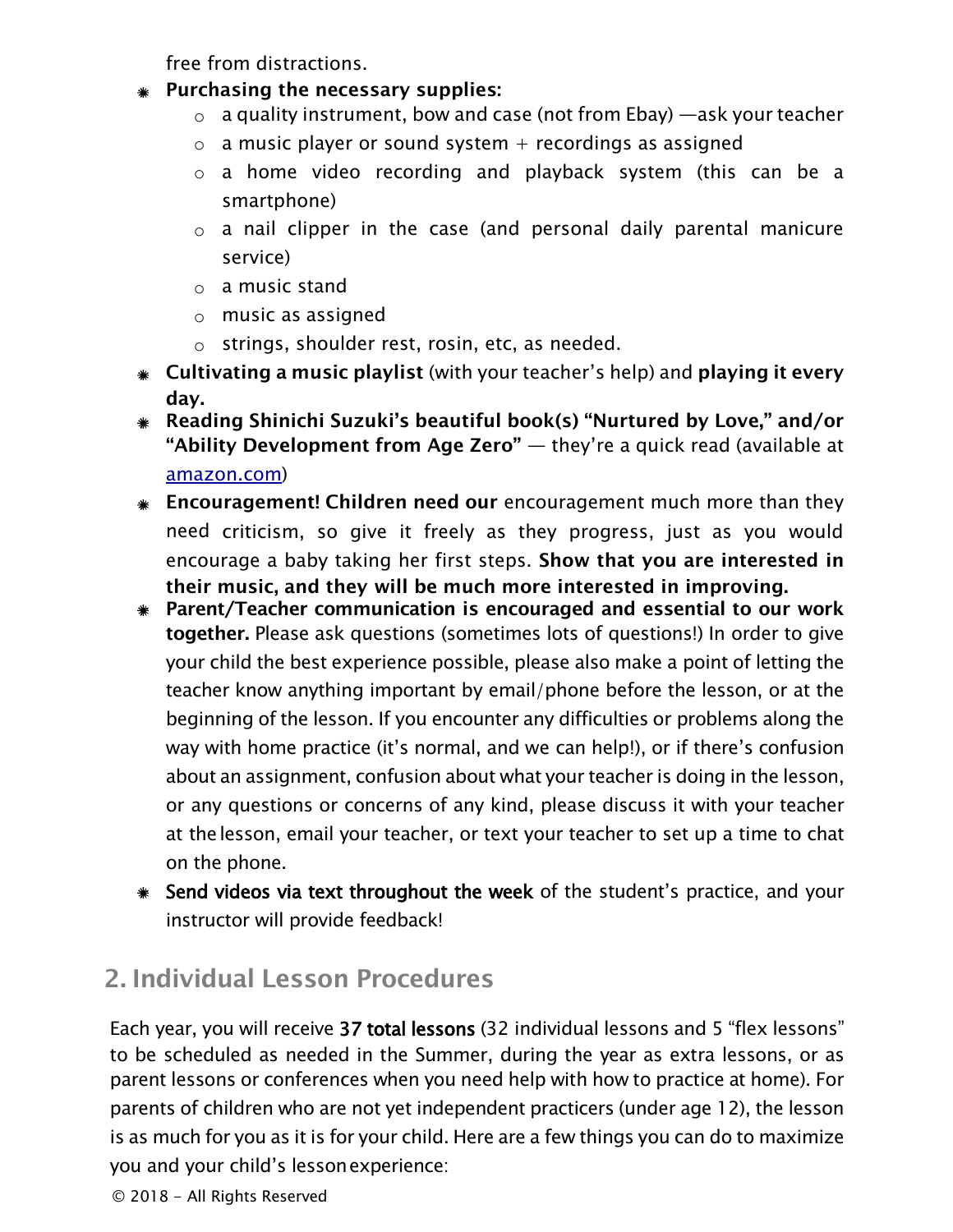- 1. Please attend regularly! Prompt attendance at lessons, equipped with instrument, parent notebook, teacher/student notebook, pencil, and repertoire books, ensures a consistent experience for your child, so they can focus on the learning.
- 2. Please arrive at your "get ready" time, which is 5-10 minutes before the actual lesson time.
- 3. Please help your child get their violin ready, rosin their bow, and place their shoulder rest on theviolin.
- 4. Please keep a fingernail clipper in the case, and trim your child's nails daily before playing.
- 5. Five minutes before your lesson time, please come quietly into the studio area, with violin in rest position, and observe the last five minutes of the lesson before yours. Please help your child have this moment of calm before their lesson begins. The moment of calm helps them get ready to learn, especially since traffic, parking, etc can be rushed and hectic for the parent and child. Also observing a small part of the previous lesson is part of our program for many reasons—one being that many things like lesson behavior, violin techniques, etc., are passed along more easily through observation. Once you've entered the teaching space, the teacher is very aware that you are there, and is often choosing things they want your child to see and hear.
- 6. When the previous lesson is finished, your child holds their violin and bow in rest position and hands their teacher notebook to the teacher, greeting the teacher with a polite "hello."
- 7. Please take careful notes and ask questions so that you're clear about exactly what to do in your daily home practice together.
- 8. The last five minutes of each lesson may often be dedicated to wrapping things up, and reviewing and writing down assignments. The student and teacher thank each other with a musical bow, and then you help your child pack up the violin and leave the studio quietly as the next lesson begins (or stay and observe a bit more, if you would like to).
- 9. Please don't bring food or drink into the lesson, and if you bring younger siblings (they are most welcome!), please bring something to keep them occupied during the lesson.

\*Please note that lessons cannot be extended for late arrivals.

#### 3. Jam Parties and Performances:

There will be eight group Jam Parties each year. Participation in Jam Parties and special events provides the social context and fuels the motivational fire for many kids! It's where kids learn how to share their music with others, and where kids learn from each other. Jam Parties and special events are an essential part of the program, and are required. It would be crazy to take soccer lessons without playing the game—music is the same. These group events are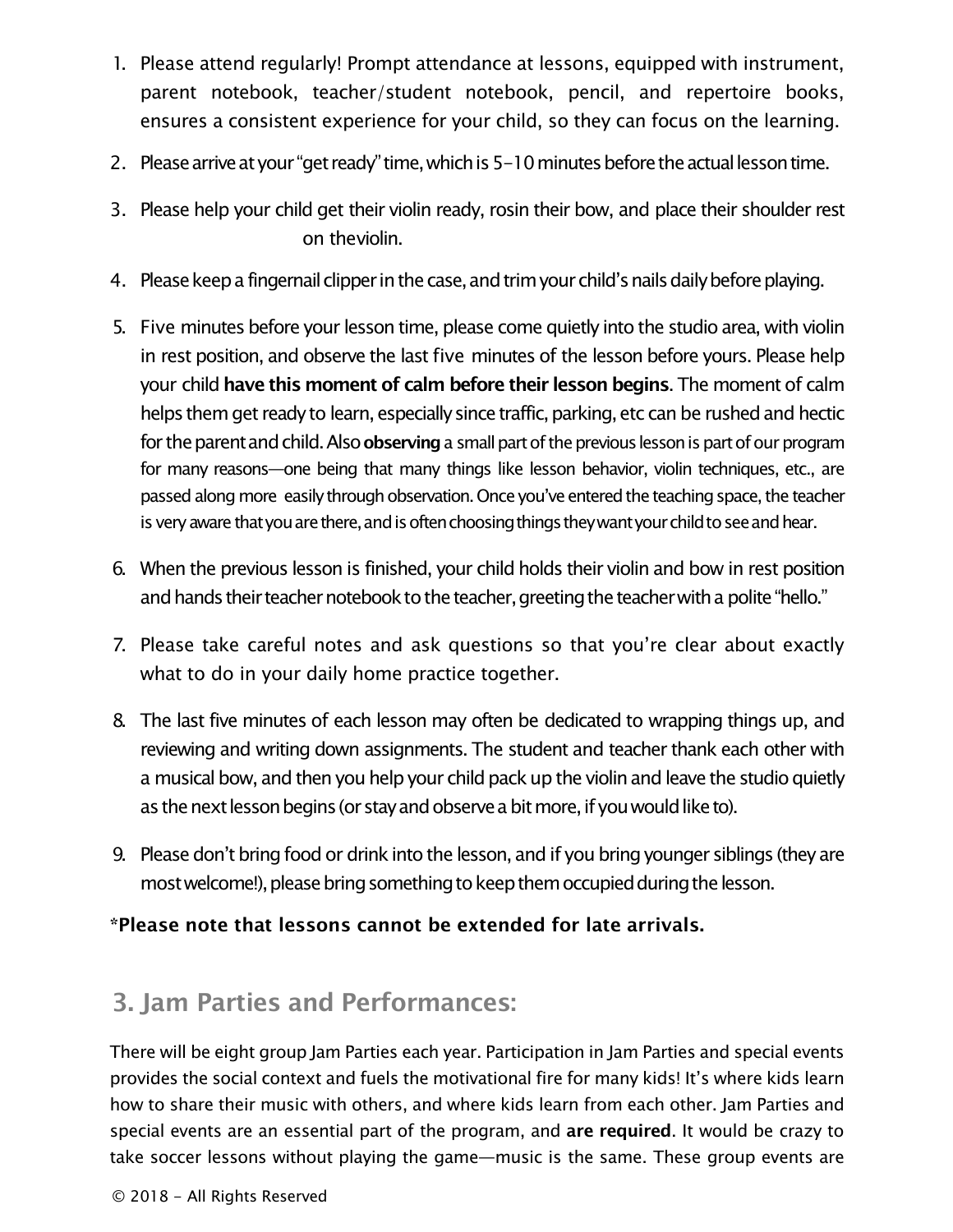"the game" of music.

See the calendar published at http://heartstringsacademy.com/schedule-events/ for all the Jam Party dates and times. Jams may include rehearsing group repertoire, solo playing, games, music theory, fiddling, sight-reading, improvisation, popular music techniques, music arranging /youtube video making, chamber music/string band playing, etc.

#### 4. Missed Lessons and Missed Group Event Policies:

If your Teacher misses, you are entitled to a makeup or a tuition credit on your account.

If the Student misses, you lose the lesson. There are no make-ups for student-missed lessons or Group Jam Parties.

The teachers in our program are accomplished performers and occasionally concerts or touring come up which may cause a lesson conflict. Lessons missed by the teacher at any time for any reason will be rescheduled at a mutually agreed upon time, usually within the week of the original lesson, and if a mutually agreed upon make-up time is not found, the student will receive a credit on their account for the price of one lesson.

The Calendar is finalized at the beginning of the school year-please take note of the weeks we don't have lessons.

Missed lessons by the student will not be made up, and tuition will not be refunded. If you know ahead that you will miss, please let your teacher know at the beginning of the term, or as soon as you know, and your teacher will attempt to reschedule if there is a space in their schedule. For last-minute illnesses, please text as soon as you know—one day prior if possible, or on the day of the lesson,

please text at least one hour beforehand.

Swapping Lessons: Students who know in advance that they'll miss a lesson may switch lessons with another student. A list of students' contact info and lesson times will be available through a shared Google calendar (To view this calendar, a Gmail address is not required--you can create a login with any email! Please contact us if you require any assistance with getting set-up to view the calendar.) Find a time that works for you on the Google Calendar, and text or call the corresponding parent to see if the swap is possible. If the parent confirms they can swap with you, text a confirmation of the swap to your instructor, the Administrative Assistant, and the other parent.

Skype or Facetime or Hangouts: During inclement weather or if a family member is ill, lessons will be "Skyped". Your teacher will contact students on their lesson day if roads are icy or snowy and lessons need to be Skyped. If you are anticipating weather issues and would like a video lesson, please text your teacher as early as possible, but at least an hour before the lesson.

© 2018 - All Rights Reserved Attendance at Jam Parties and Events is essential to our work together, and students must attend group regularly to retain a private lesson slot. There is no refund for missed Jam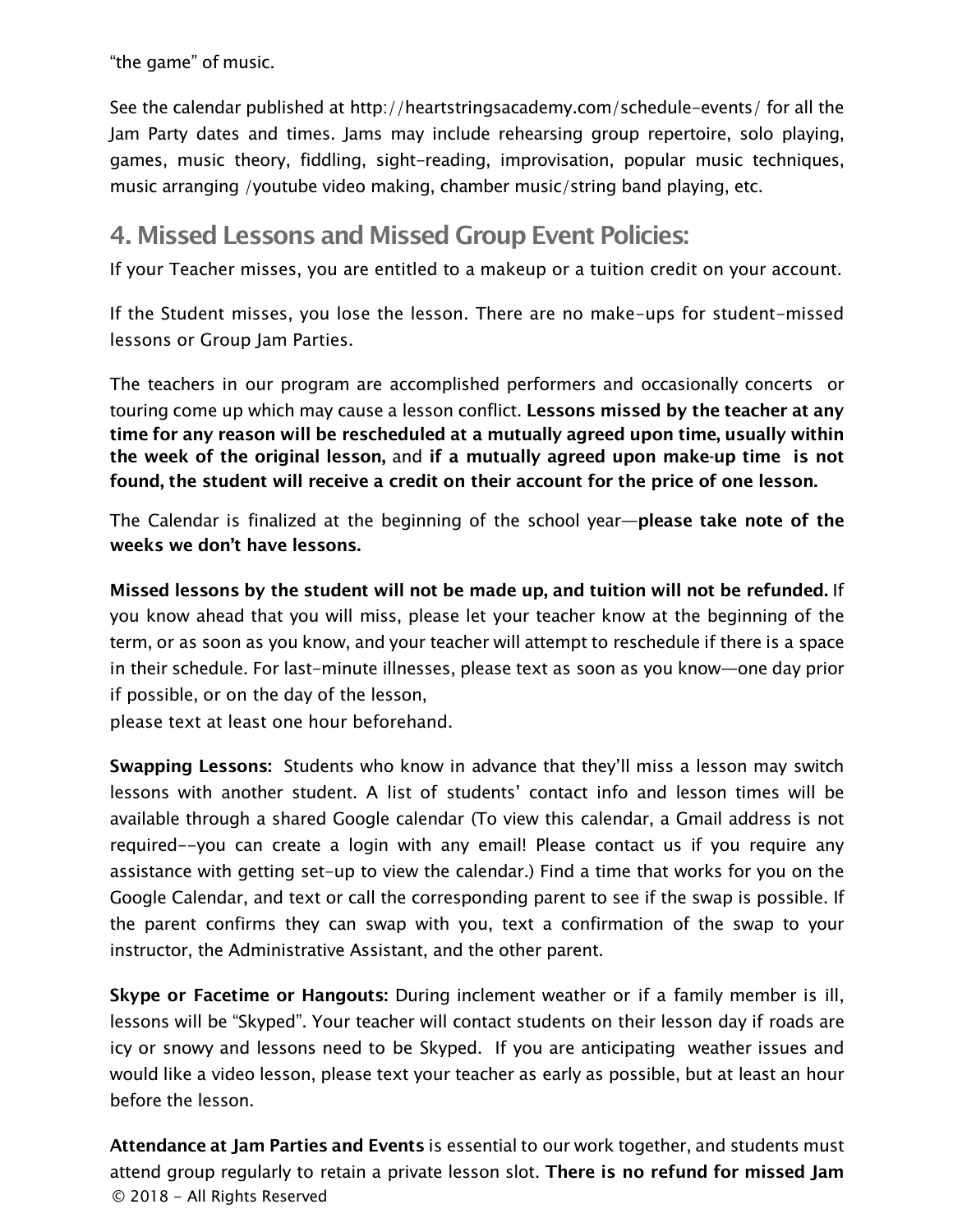Parties, and no discount for planning ahead to miss. Jam Parties that are cancelled due to inclement weather or for any other reason will be made up. Should you choose to miss a Jam Party, please notify your teacher **before** the event, or text on the day of for illnesses.

#### 5. Registration, etc.

You may register online with a credit card at **HeartStringsAcademy.com/enroll** or in person (must be before the registration deadline for in person registration) by cash/check. A payment plan is available with online registrations only.

Schedule \*Please see your teacher's published calendar for times and dates of all group activities, and for a schedule of individual lesson weeks. You will schedule your individual lesson day and time before you register.

Tuition: The yearly tuition includes a total of 37 lessons (32 scheduled lessons and 5 "flex" lessons—"flex" lessons are to be used as needed—for Summer lessons, extra lessons, or in person parent conferences), and 8 Jam Parties.

By registering, you are committing to attend and pay for 37 lessons (32 scheduled lessons and 5 "flex" lessons). There is no refund for ceasing mid-year.

There is a one-time \$100 administration fee charged at registration.

Your teacher's lesson rate for 2018-2019 is

\$62 per half-hour (\$93 per 45 mins, and \$124 per hour)

Jam Parties rate for 2018-2019 is

\$50 per student per jam party

Need-based Scholarship Assistance is available on a limited basis. If you are in need of financial assistance in order to be able to afford lessons for your child, please inquire about our scholarship application.

Extra Lessons If you would like your child to have a second lesson per week, or an occasional extra lesson in person or skyped, you may use your included five

© 2018 - All Rights Reserved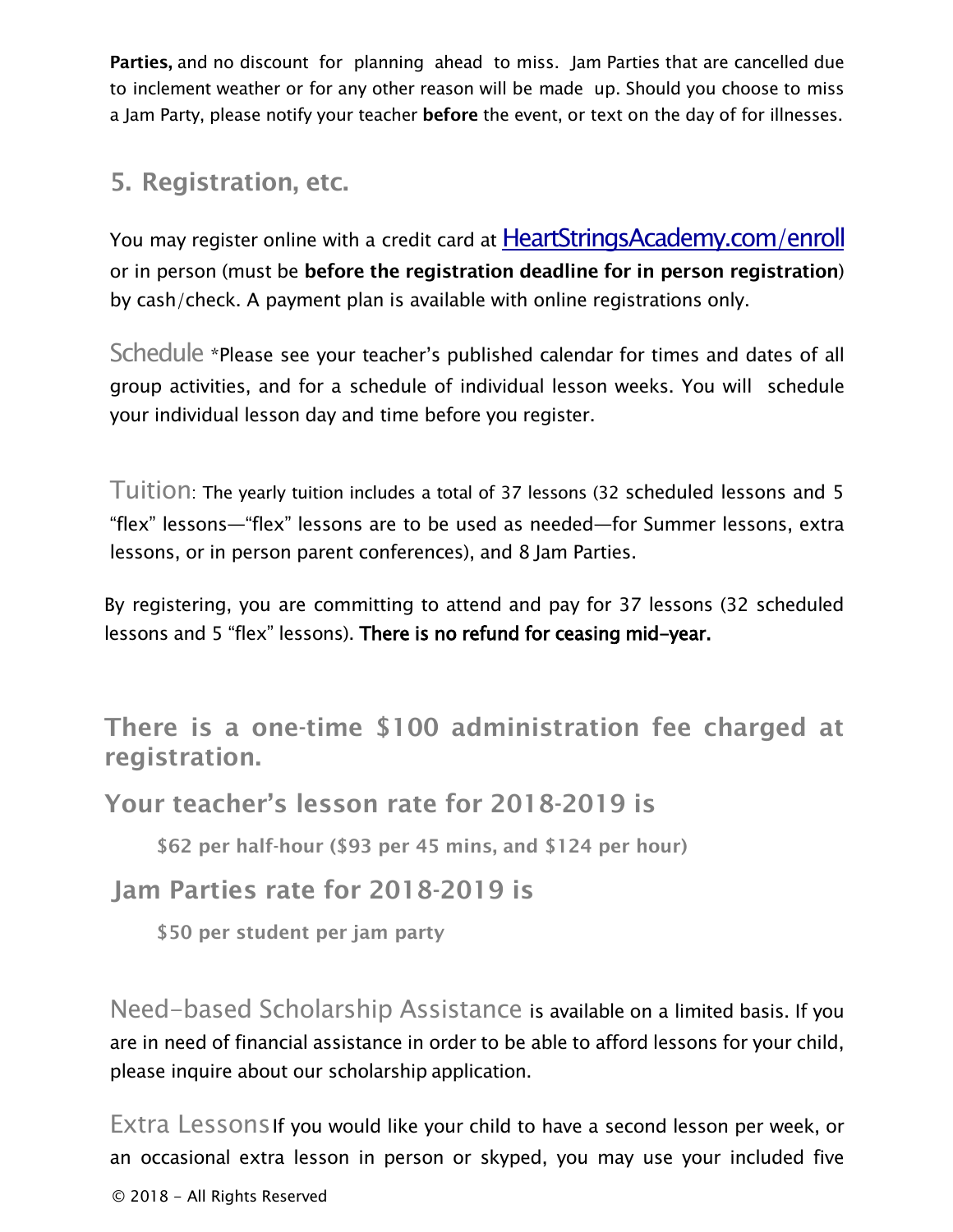floating lessons. These can be arranged by contacting your teacher's Administrative Assistant. If you require more than the five floating lessons included in the tuition, they will be billed at the teacher's hourly rate.

#### Summer Lessons:

The Summer schedule is more flexible, but Summer lessons are required to retain a place in the studio and are part of the yearly tuition. Summer lessons are scheduled in the Spring. Generally, there are no Jam Parties or group events in the Summer, however performance opportunities may arise.

#### Location:

#### Alexandria, VA location

Individual lessons will be held at "The Huntington Gateway Apartments," 5990 Richmond Highway (Route 1). Directions: Find the Huntington Gateway Shopping Center, and take the service road behind the shopping center, off Huntington Avenue. Free daytime parking is available without a permit in any of the "reserved" or "future resident" spaces along the entire service road leading up to the apartments. Once parked, walk up the steps by the circle drive, to the main entrance welcome desk, then turn right into the lounge, and turn right again to find the conference room.

#### Lewisburg, WV location

Individual lessons will be held in Classroom 3 at Carnegie Hall, 611 Church Street, Lewisburg, WV 24901. Please enter on the Church Street side of the building, and take the elevator to the second floor.

Jam Parties and group events locations are TBA.

## Contact Info:

On lesson day, the best way to contact Russell is by texting.

Text/Phone/Voicemail:435-232-2860 Email[:Russellfallstad@msn.com](mailto:Russellfallstad@msn.com) Skype address: russellfallstad Facetime address: [russellfallstad@me.com](mailto:russellfallstad@me.com)

# Referrals Policy

Help us spread the word about HeartStrings and be rewarded. If your friend's family signs up for lessons, you will get \$125 off your next bill for every child that signs up!